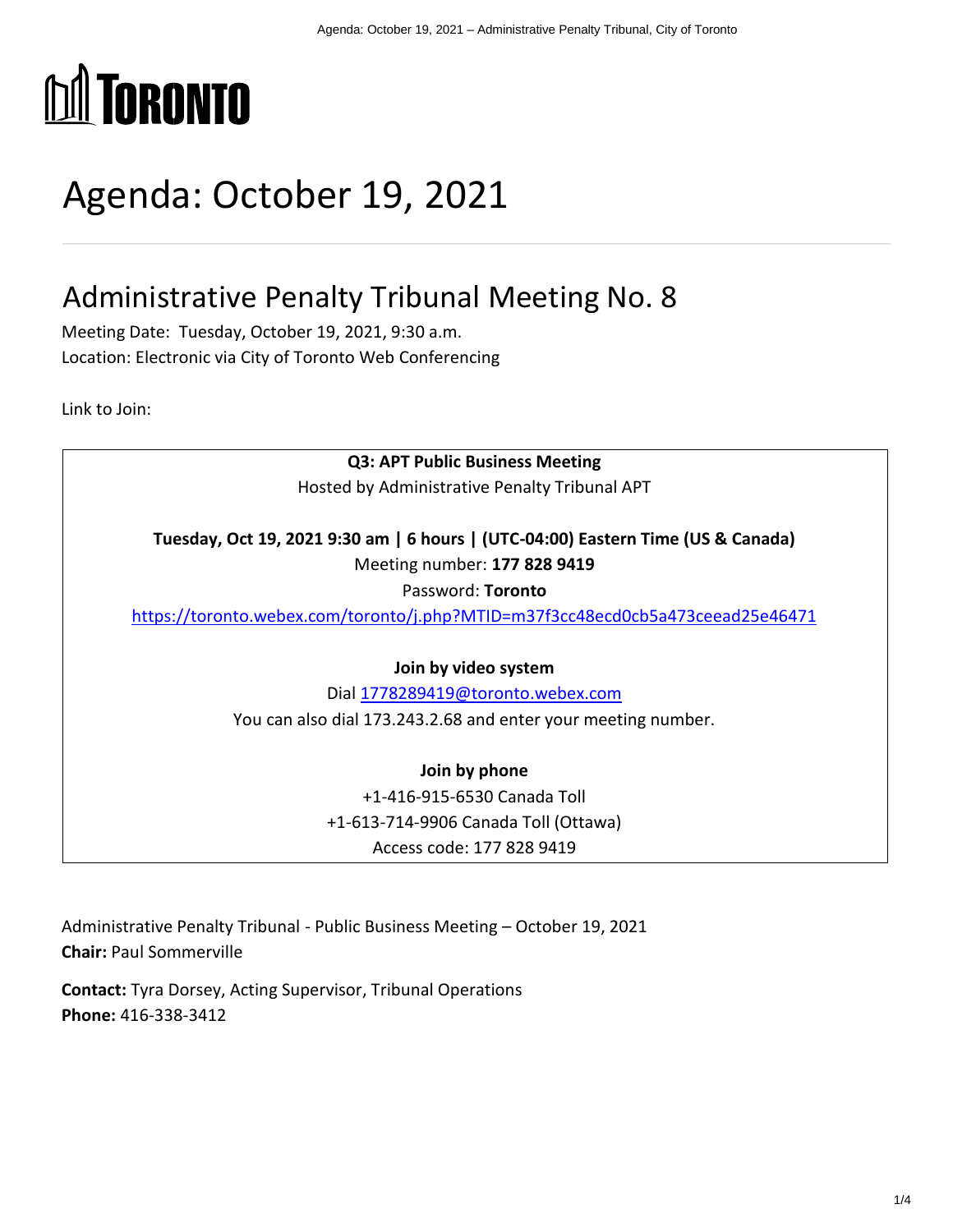# Administrative Penalty Tribunal Panel Members

Ayderus Alawi Natasha Bronfman Joanne Foot Jenny Gumbs Mumtaz Jiwan Sancia Pinto Leslie Ross Larry Swartz Helen Walsh

- Jennifer Ansell Barbara Cappell Cheryl Gaster Christina Gural Randal Montgomery Andy Radhakant Paul Sommerville (Chair) Harold Tan
- Deborah Boudreau Ben Drory Suzanne Graves Diane Hall Shirley Nguyen Emile Ramlochan Kayla Stephenson Shelley Timms

**This meeting of the Administrative Penalty Tri will be held by electronic means and the proceedings of the Tribunal will be conducted publicly.** 

**Members of the Administrative Penalty Tribunal and Staff: Please keep this agenda and the accompanying material until the Panel Meeting dealing with these matters have ended.** 

**Special assistance for members of the public:** Administrative Penalty Tribunal staff can arrange for special assistance with some advance notice. If you need special assistance, please call 416-392-7909, or email [tribunalaccess@toronto.ca.](mailto:tribunalaccess@toronto.ca)

**Closed Meeting Requirements:** If the Administrative Penalty Tribunal wants to meet in closed session (privately), a member of the panel must make a motion to do so and give the reason why the Administrative Penalty Tribunal has to meet privately.

**Public Deputations by Oral Presentation:** A notice of intention to make a public deputation by oral presentation on a Business Meeting agenda item must be registered with the Secretary at least one (1) business day prior to the meeting by 12 p.m. (noon). Email requests can be submitted to [apt@toronto.ca.](mailto:apt@toronto.ca) The date of the APT Business Meeting and the agenda item to be spoken to must be indicated in the subject line of the email.

**Public Deputations by Written Submissions:** Public deputations by written submission must be registered with the Administrative Penalty Tribunal at least five (5) business days prior to the Business Meeting by 4:30 p.m. Written submissions can be submitted by email to [apt@toronto.ca.](mailto:apt@toronto.ca) The date of the APT Business Meeting and the agenda item to be spoken to must be indicated in the subject line of the email.

**Notice to People Writing to the Administrative Penalty Tribunal:** The City of Toronto Act, 2006 and the City of Toronto Municipal Code authorize the City of Toronto to collect any personal information in your communication or presentation to City Council or its committees.

The Administrative Penalty Tribunal collects this information to enable it to make informed decisions on the relevant issue(s). If you are submitting letters, faxes, emails, presentations or other communications to the Administrative Penalty Tribunal, you should be aware that your name and the fact that you communicated with the Administrative Penalty Tribunal will become part of the public record and will appear on the Toronto Local Appeal Body's website. The Administrative Penalty Tribunal will also make your communication and any personal information in it – such as your postal address, telephone number or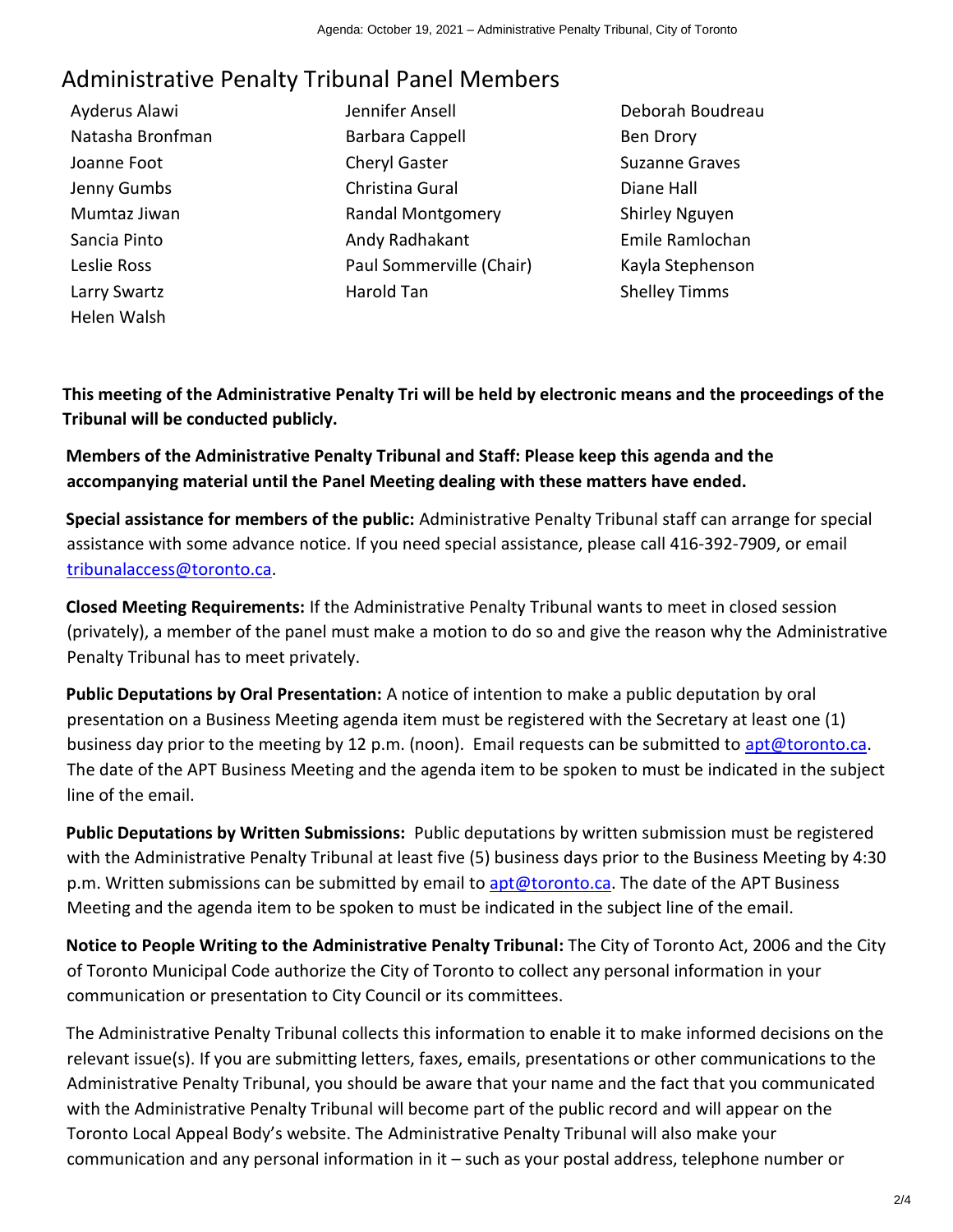email address – available to the public, unless you expressly request the Administrative Penalty Tribunal to remove it.

This agenda and any supplementary materials submitted to the Administrative Penalty Tribunal can be found online at www.toronto.ca/apt. Visit the web page for access to all agendas, decisions and minutes of the Administrative Penalty Tribunal.

#### **Aboriginal Land Acknowledgement**

We acknowledge the land we are meeting on is the traditional territory of many nations including the Mississaugas of the Credit, the Anishnabeg, the Chippewa, the Haudenosaunee and the Wendat peoples and is now home to many diverse First Nations, Inuit and Métis peoples. We also acknowledge that Toronto is covered by Treaty 13 with the Mississaugas of the Credit.

#### **Confirmation of Minutes** – Business Meeting, May 04, 2021.

#### **Declaration of Interest under the** *Municipal Conflict of Interest Act*

**--**

# 8.1 – ADMINISTRATIVE PENALTY TRIBUNAL PANEL ORIENTATION

#### **Summary**

An orientation by way of presentations to the newly appointed members of the Administrative Penalty Tribunal on:

- a. **Chair Introduction**
	- i.  $9:30$  a.m.  $-9:45$  a.m.
- b. **Integrity Commissioner**
	- i. Presenter: Jonathan Batty, Integrity Commissioner
	- ii. 9:45 a.m. 10:30 a.m.
- c. **Committee Payroll** 
	- i. Presenter: Selina Truong, Supervisor Payroll & Benefits Processing
	- ii. 10:35 a.m. 11:00 a.m.

#### d. **Governance Orientation**

- i. Presenter: Karen Jones and David Lee, Senior Corporate Mgmt Policy Consultant
- ii.  $11:15$  a.m.  $-11:55$  a.m.

#### e. **Public Appointments Office**

- i. Presenter: Matthew Cowley, Committee/Council Administrator
- ii.  $1:00 \text{ p.m.} 1:40 \text{ p.m.}$
- f. **Court Services**
	- i. Presenter: Gary Clarke, Manager Court Operations
	- ii.  $1:40 \text{ p.m.} 2:05 \text{ p.m.}$

#### g. **APT – Google Maps**

- i. Presenter: Paul Sommerville, APT Chair
- ii.  $2:10 \text{ p.m.} 2:30 \text{ p.m.}$